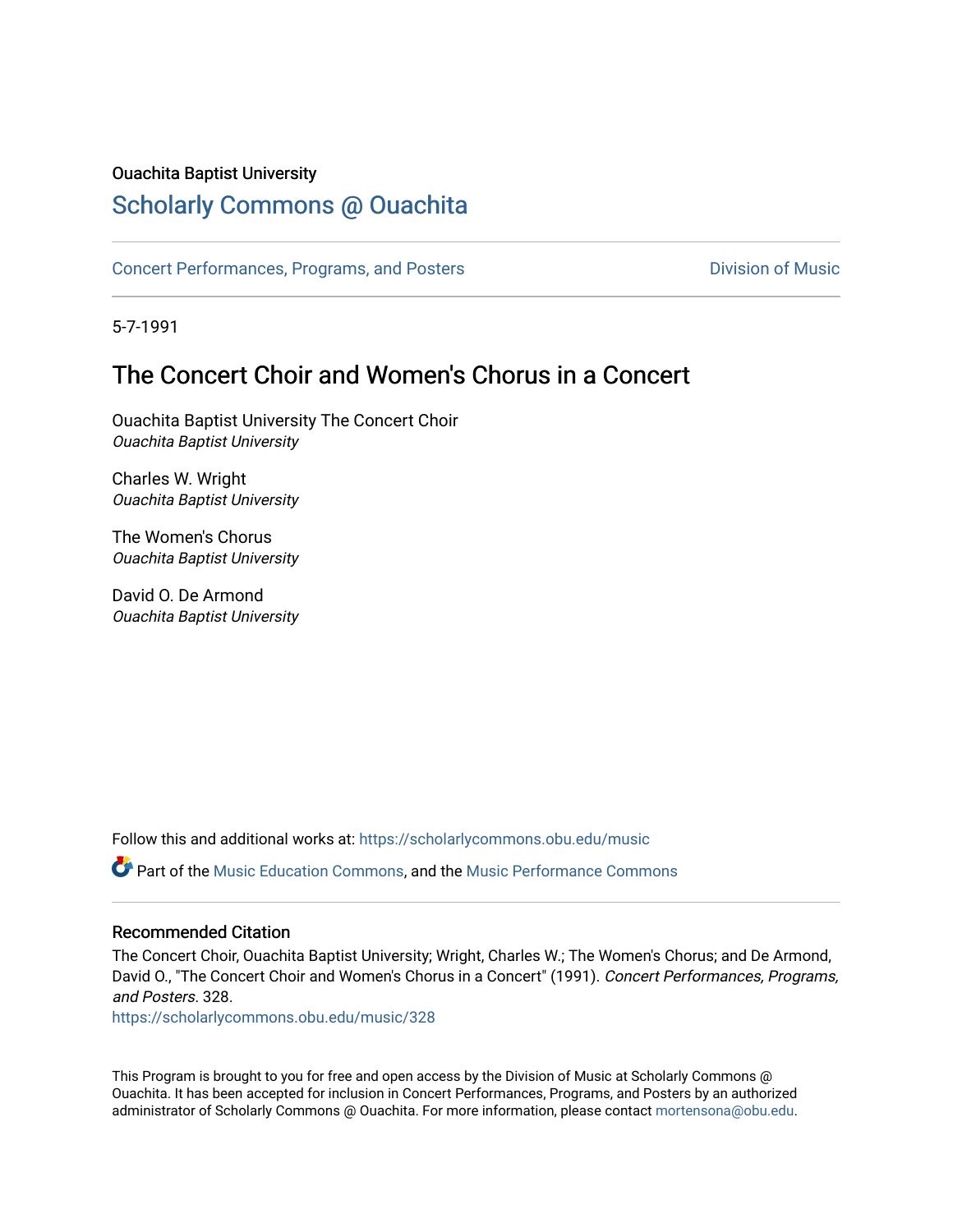## OUACHITA BAPTIST UNIVERSI1Y

# School of Music

Presents

# *THE CONCERT CHOIR*

## *CHARLES W. WRIGHT, CONDUCTOR RUSSELL HODGES, ORGANIST*

#### *AND*

### *THE WOMEN'S CHORUS*

## *DAVID 0. DeARMOND, CONDUCTOR KRISIE HOLMES, PIANO TERRI LUCAS, PIANO*

Tuesday, May 7, 1991

Seven-Thirty P.M.

RECITAL HALL MABEE FINE ARTS CENTER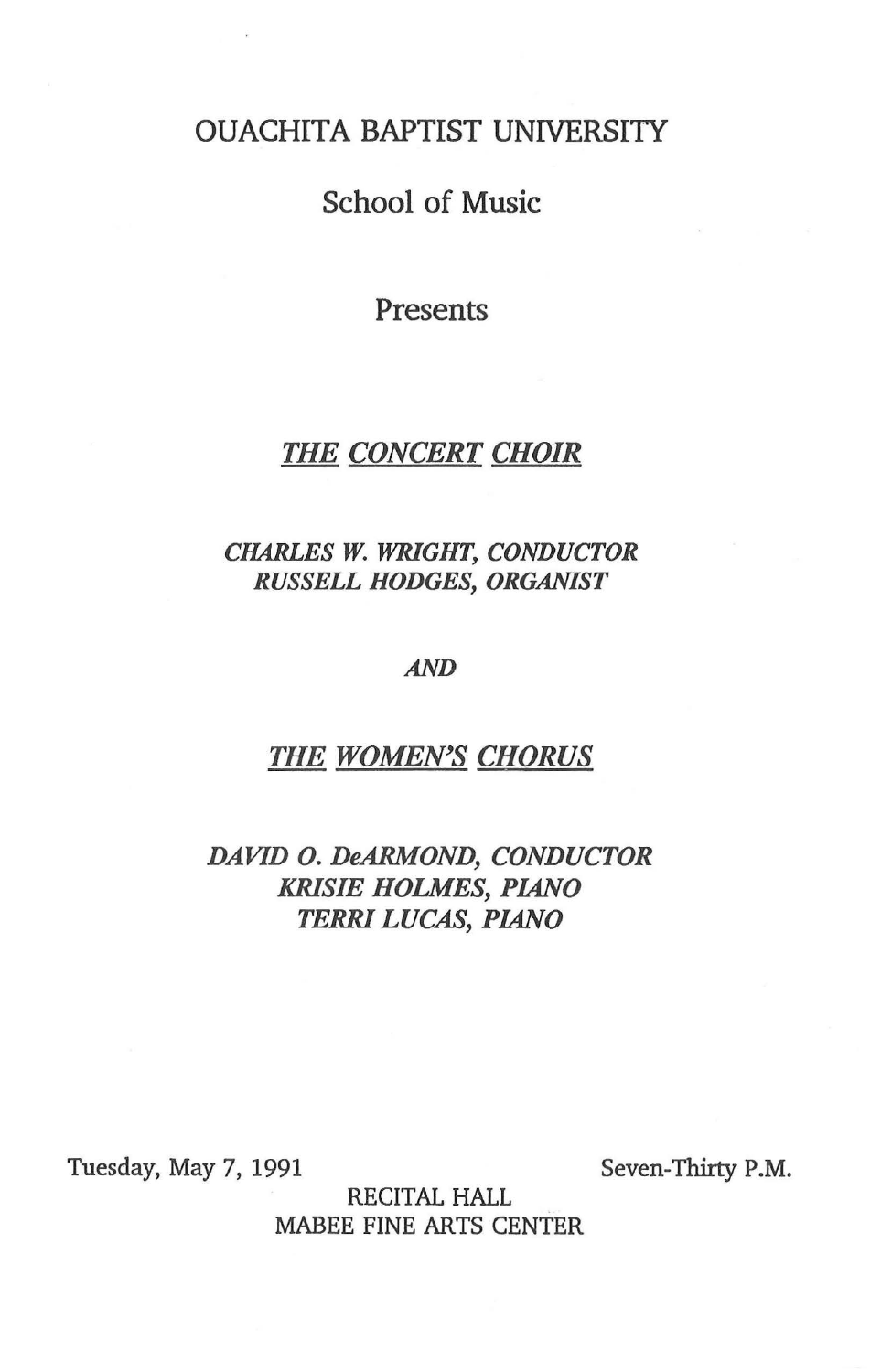## **THE WOMEN'S CHORUS**

## Fancie Benjamin Britten

Part Songs **Robert Schumann** An die Nachtigall (To the Nightingale) Wenn ich ein Vöglein wär (Were I a Little Bird) Herbstlied (Autumn Song)

Laughing Song The Contract Contract Lloyd Pfautsch Beth Ann Rankin, flute

Nigra Sum Pablo Casals

The Carol of the Rose Randall Thompson To his Savior, a Child; a Present, by a Child

Cantata No. 78 Johann Sebastian Bach Wir eilen mit schwachen, doch emsigen Schritten (We hasten with eager, yet faltering footsteps) Russell Hodges, organ

Scarborough Fair **Arr.** Charlene Archibeque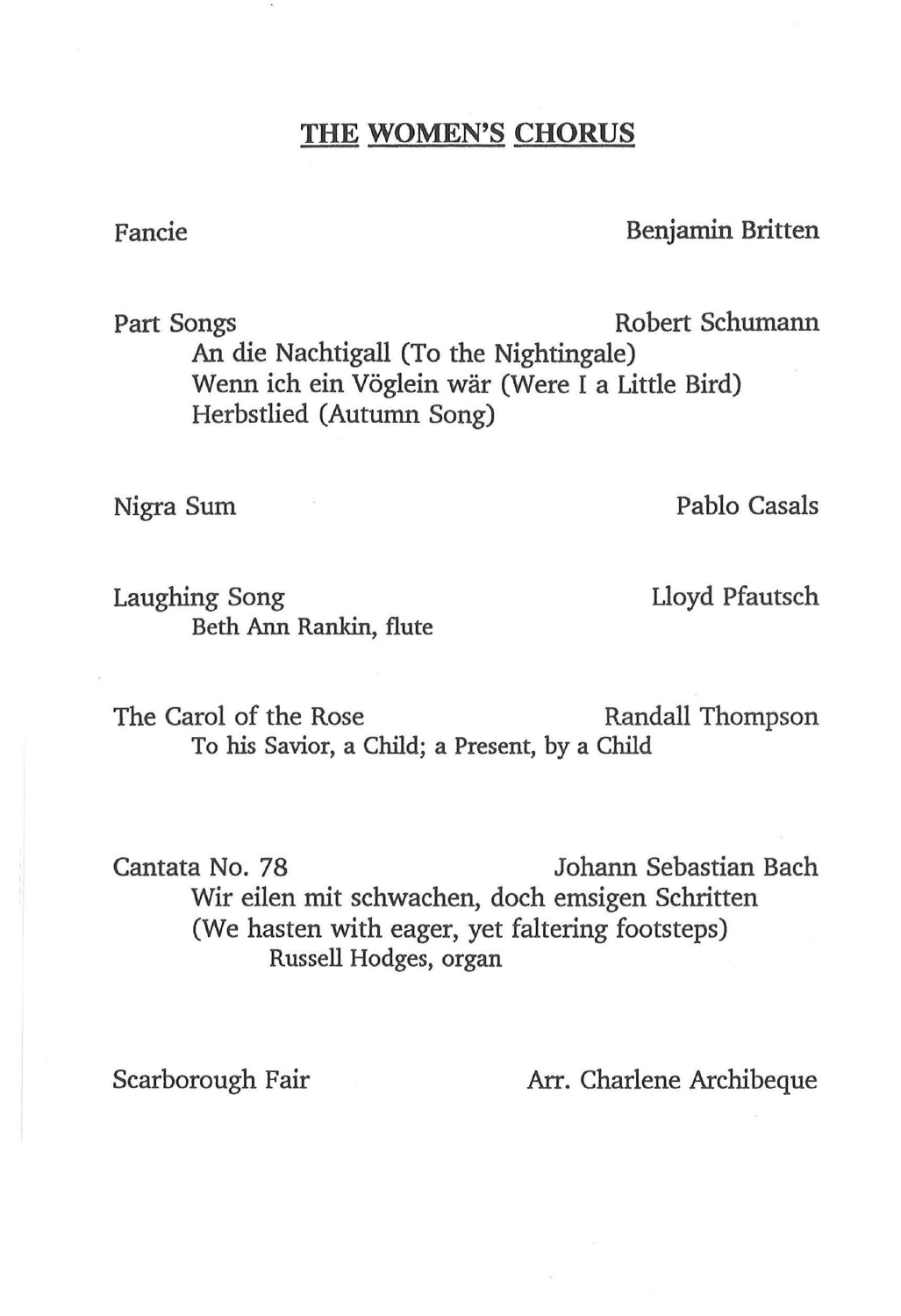# THE CONCERT CHOIR

## REQUIEM MASS k 626

## W.A. MOZART

REQUIEM AETERNAM Melanie Cicero, soprano

DIES IRAE

TUBA MIRUM (Quartet) Heather Floyd, soprano Sloan Barrett, alto Jon Rushing, tenor Paul Reed, bass

REX TREMENDAE

RECORDARE (Quartet)

CONFUTATIS MALEDICTIS

LACRYMOSA

**SANCTUS**